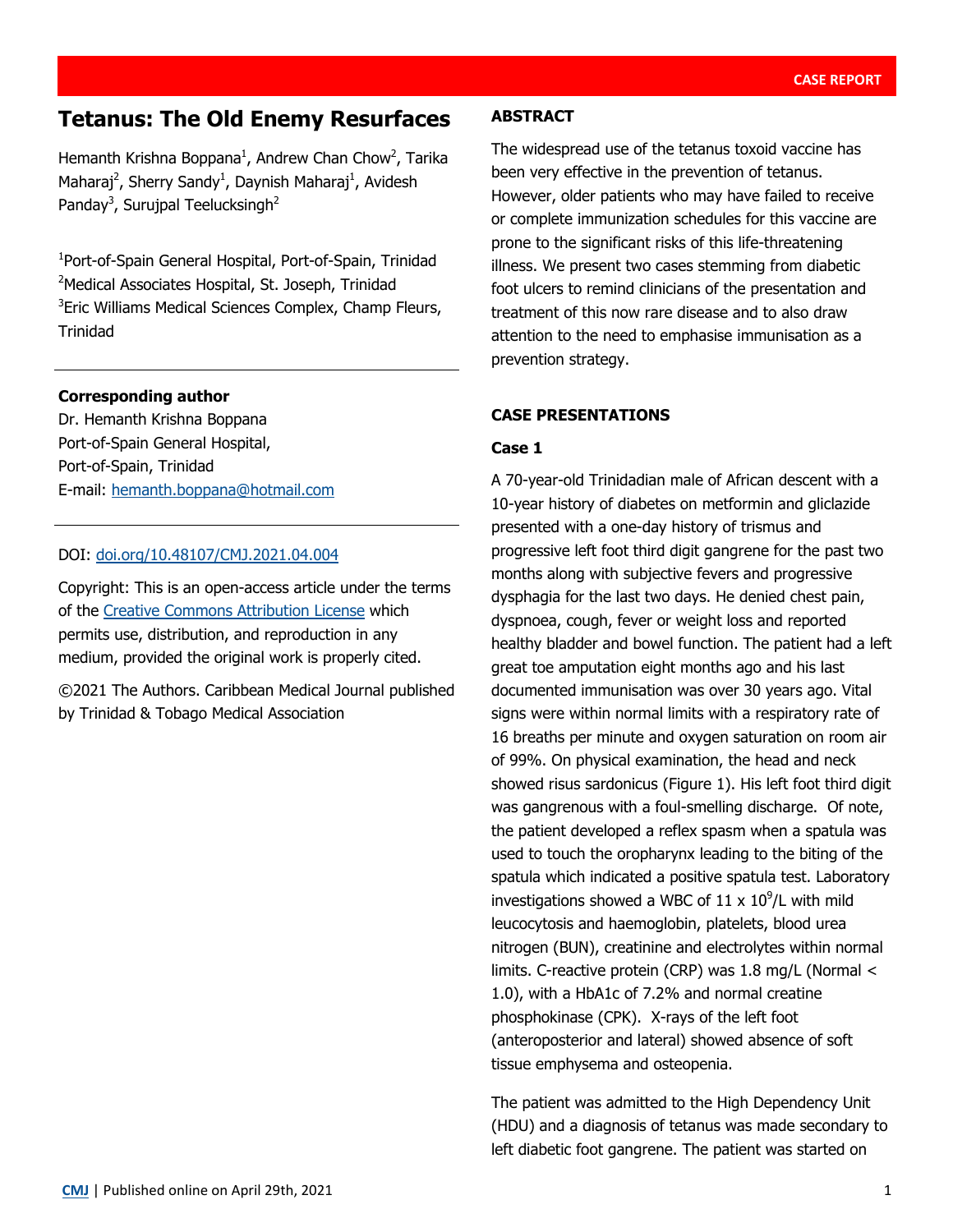#### **Figure 1 showing risus sardonicus**



amoxicillin and metronidazole and aliquots of diazepam were administered every 4 to 6 hours to counter the trismus. Six thousand units of tetanus immune globulin were sourced and given intramuscularly after surgical debridement was carried out. There was no change in trismus 24 hours after admission. The patient developed opisthotonos and periods of apnea 48 hours after admission which progressed to respiratory distress from contraction of thoracic muscles and glottal/pharyngeal muscle contraction from tetanus toxin. An emergency tracheostomy was performed under general anaesthesia and the patient was placed on the ventilator and transferred to the Intensive Care Unit (ICU). The patient had a prolonged ICU course, complicated by pneumonia, where he was on mechanical ventilation for four weeks. He was gradually weaned off, then discharged and allowed home.

#### **Case 2**

A 68-year-old Trinidadian male of East Indian descent was referred from his general practitioner due to a progressively worsening left foot plantar aspect wound that occurred after a metal fragment punctured his skin one week prior (Figure 2). Past medical history was significant for diabetes mellitus for which he was noncompliant with his insulin regimen. He also had hypertension, stage 3 chronic kidney disease and coronary artery disease with a history of a prior

#### **Figure 2 showing the left foot plantar aspect wound**

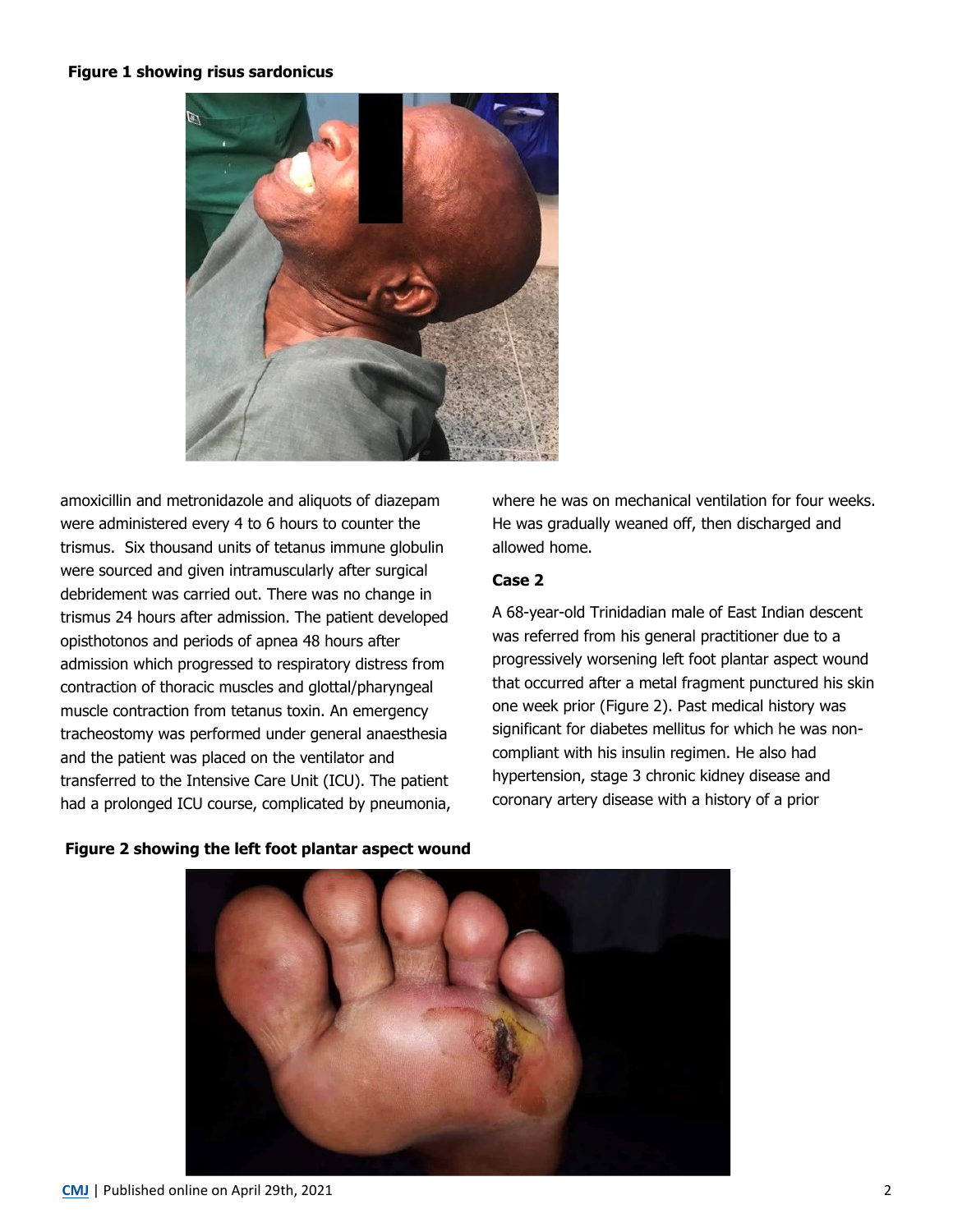myocardial infarction in 2004 for which he underwent angioplasty with two stents in situ. In addition, the patient reported a 20 pack-year history and was unaware of his immunisation status.

Random blood sugar at this time was 350 mg/dl and oxygen saturation on room air at 98%. On examination, the left leg was swollen with pitting oedema at the level of the ankle and a 4cm wound with necrotic edges on the plantar surface of the left foot. The dorsalis pedis pulses were decreased bilaterally with sensory examination confirming peripheral neuropathy in a stocking distribution. Laboratory investigations showed a leucocytosis of 12.3 x  $10^9$ /L with haemoglobin of 15.24 g/ dL. Creatinine was 1.55 mg/dL with BUN and electrolytes within normal ranges. CRP was elevated at 23.8 mg/L with a Hba1c of 8.9% and normal CPK. An electrocardiogram showed an ejection fraction of 41% with left ventricular hypertrophy while x-rays of the left foot had no significant changes for osteomyelitis. A decision was made to perform femoral arteriogram of the lower limbs bilaterally as a result of the decreased dorsalis pedis pulses.

The patient was admitted to the medicine and general surgery service with a diagnosis of left diabetic foot gangrene secondary to peripheral vascular disease. The patient was started on meropenem and metronidazole. Additionally, 6000 units of tetanus immune globulin was administered intramuscularly. He underwent a femoralfemoral bypass and extensive debridement of the left foot wound under general anaesthesia. Postoperatively, the patient developed acute hypoxic respiratory failure secondary to decompensated heart failure. The patient complained of dysphagia and lockjaw 24 hours after admission. Examination revealed risus sardonicus and a reflex spasm on touching the oropharynx using a spatula which indicated a positive spatula test. A diagnosis of tetanus was made. Within 48 hours of admission, the patient developed facial spasms and worsening respiratory distress. He was intubated and started on midazolam and cisatracurium infusion along with further debridement and amputation of the first two metatarsals of the left foot. The patient developed autonomic dysreflexia 72 hours following admission and propranolol was given via NGT. Laboratory investigations revealed worsening acute kidney injury with creatinine of 2.79 mg/ dL. Supportive management was continued with gentle IV hydration, antibiotics and sedatives. Despite this, the patient died 96 hours after admission.

## **DISCUSSION**

Tetanus is a life-threatening infectious disease caused by the bacterium Clostridium tetani. Tetanus is widespread in areas where there is poor immunisation coverage and in elderly patients as they fail to stay up-to-date with their vaccination schedules or due to declining levels of immunity. Tetanus is mainly found in soil, dust and animal excretions and is transmitted through the inoculation of spores in wounds, burns, ulcers, gangrene and abrasions of the skin. $<sup>1</sup>$  Spores release the exotoxin,</sup> tetanospasmin, which blocks the release of inhibitory neurotransmitters causing painful muscle contractions.<sup>2</sup> The diagnosis of tetanus is made clinically based on presenting symptoms and risk factors and is supported by the lack of or outdated vaccinations, the absence of tetanus toxin antibodies and the culture of C. tetani from the wound site.

There has been a significant decrease in tetanus cases globally with the use of the tetanus toxoid vaccine which is both effective and inexpensive. However, tetanus is still common in low to middle income countries due to the lack of proper immunisation programs with estimated deaths in 2002 ranging between 213,000 to 293,000 persons (inclusive of 180,000 deaths from neonatal tetanus).<sup>3</sup> In developed countries, tetanus is usually most prevalent in the elderly and intravenous drug users due to reduced immunisation levels and the use of contaminated needles or drugs respectively. According to the Centres for Disease Control and Prevention (CDC), a total of 33 tetanus cases and two deaths occurred in America in 2017 (the last year for which data is available), which is a significant decrease when compared to the 500 to 600 cases of tetanus that occurred in the 1940s and 1950s.<sup>4</sup>

Clinical tetanus is divided into three types: generalised tetanus, localised tetanus and cephalic tetanus. Generalised tetanus is the most common type and is characterised by trismus, risus sardonicus, opisthotonos, back and neck stiffness, dysphagia and restlessness. Patients may also develop autonomic instability which can lead to hemodynamic instability and cardiac arrest. Localised tetanus involves painful muscle spasms of muscle groups that are close to the wound site. Cephalic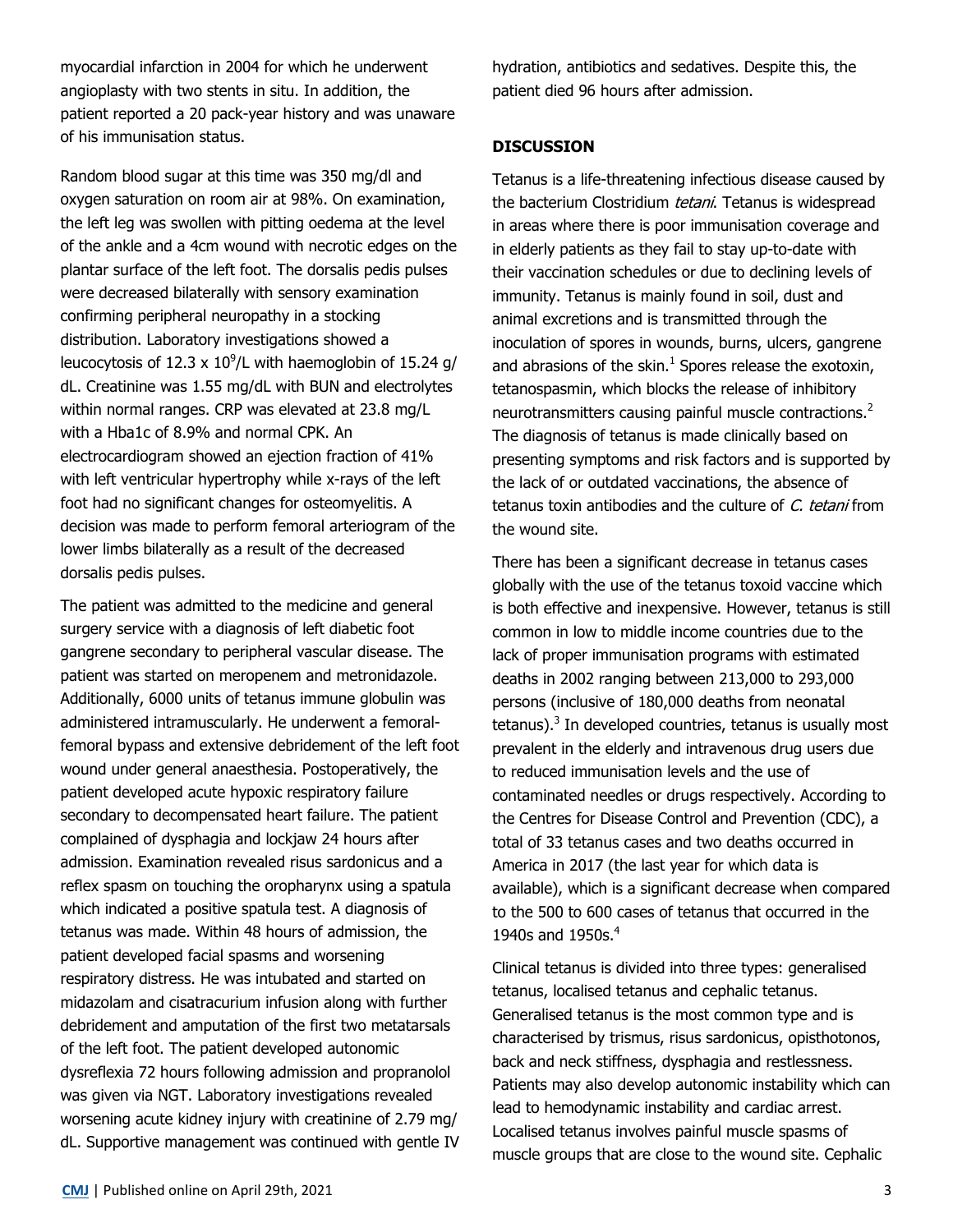tetanus, the rarest form, results in cranial nerve palsies with flaccid paralysis as a result of contaminated wounds of the head or face. $^1$  Both our patients in the present case series had symptoms of generalised tetanus.

Individuals that are at an increased risk for infection with tetanus include those who are unvaccinated and have contaminated puncture wounds, compound fractures, burns, ulcers or gangrene, the elderly, diabetics and intravenous drug users. $1,5$  The patient in Case 1 had multiple factors putting him at risk for tetanus infection including a past medical history of diabetes and an unvaccinated status alongside ongoing gangrene. Similarly, the patient in Case 2 had diabetes mellitus and an unknown immunisation status together with a contaminated wound.

The diagnosis of tetanus is entirely clinical and involves recognising the presenting signs of hypertonia associated with painful muscle contractions or spasms. Laboratory and imaging studies can be used to rule out differential diagnosis of hypertonia and muscle spasms but are not helpful in the diagnosis of tetanus. Differential diagnosis of tetanus may include strychnine poisoning, dental and local infections, malignant hyperthermia, dystonic drug reactions or seizure disorders. $<sup>1</sup>$  In many instances, the</sup> diagnosis of tetanus is not entirely straightforward due to ambiguous clinical features which may include fevers, diaphoresis, dysphagia and neck stiffness. This makes the diagnosis of tetanus challenging. Furthermore, as tetanus becomes an increasingly rare diagnosis, medical providers do not have the experience needed to diagnose and manage the condition effectively. Studies in England, the United States of America and Europe have shown that physicians have misdiagnosed patients with other conditions who are partially or incompletely immunised while not particularly paying attention to their immunisation status.<sup>6-8</sup> This leads to a delay in treatment and even in some cases leads to the inability to provide simple prophylaxis.

Prompt treatment is recommended once the diagnosis of tetanus is made to prevent progression which may lead to respiratory failure or autonomic dysfunction resulting in cardiac arrest or hemodynamic instability.<sup>9</sup> Initial treatment includes the administration of tetanus immunoglobulin which can neutralise any unbound circulating toxin, tetanus toxoid or antibiotics with anaerobic coverage such as metronidazole and aggressive wound debridement.<sup>10</sup> Symptomatic treatment includes the use of benzodiazepines for muscle spasms and the use of a dark and quiet environment to prevent reflex spasms.<sup>1</sup> More severe cases may warrant admission to the ICU with sedation and mechanical ventilation. Endotracheal intubation often poses difficulty as it can trigger muscle spasms and as such a tracheostomy is preferred especially in those patients who require ventilation for more than 10 days. Proper management of respiratory failure and autonomic dysfunction, which can be worsened by intensive care interventions, is important to ensure survival.

The prognosis of tetanus depends on the time from first symptom to onset of the first spasm. A shorter time to manifestation of symptoms along with onset of autonomic dysfunction is associated with a poorer prognosis.<sup>9</sup> Those patients who recover have a prolonged recovery period with hypotonia and symptoms of autonomic dysfunction that lasts for years.

# **CONCLUSION**

Even though tetanus is an increasingly rare diagnosis, it is important to be aware of the signs and symptoms so prompt treatment can be initiated. It is important that an immunisation history is taken from high risk populations which include the elderly, diabetics and intravenous drug users and those who present for wound care so that the possibility of misdiagnosis is reduced. This simple measure can ensure that this life-threatening disease can be prevented in high-risk populations.

#### **Ethical Approval statement:** Not applicable

**Conflict of Interest statement:** None

**Informed Consent statement:** Informed consent was obtained from all concerned parties

**Funding statements:** No sources of funding to declare

**Author Contributions:** All listed authors contributed to this case series